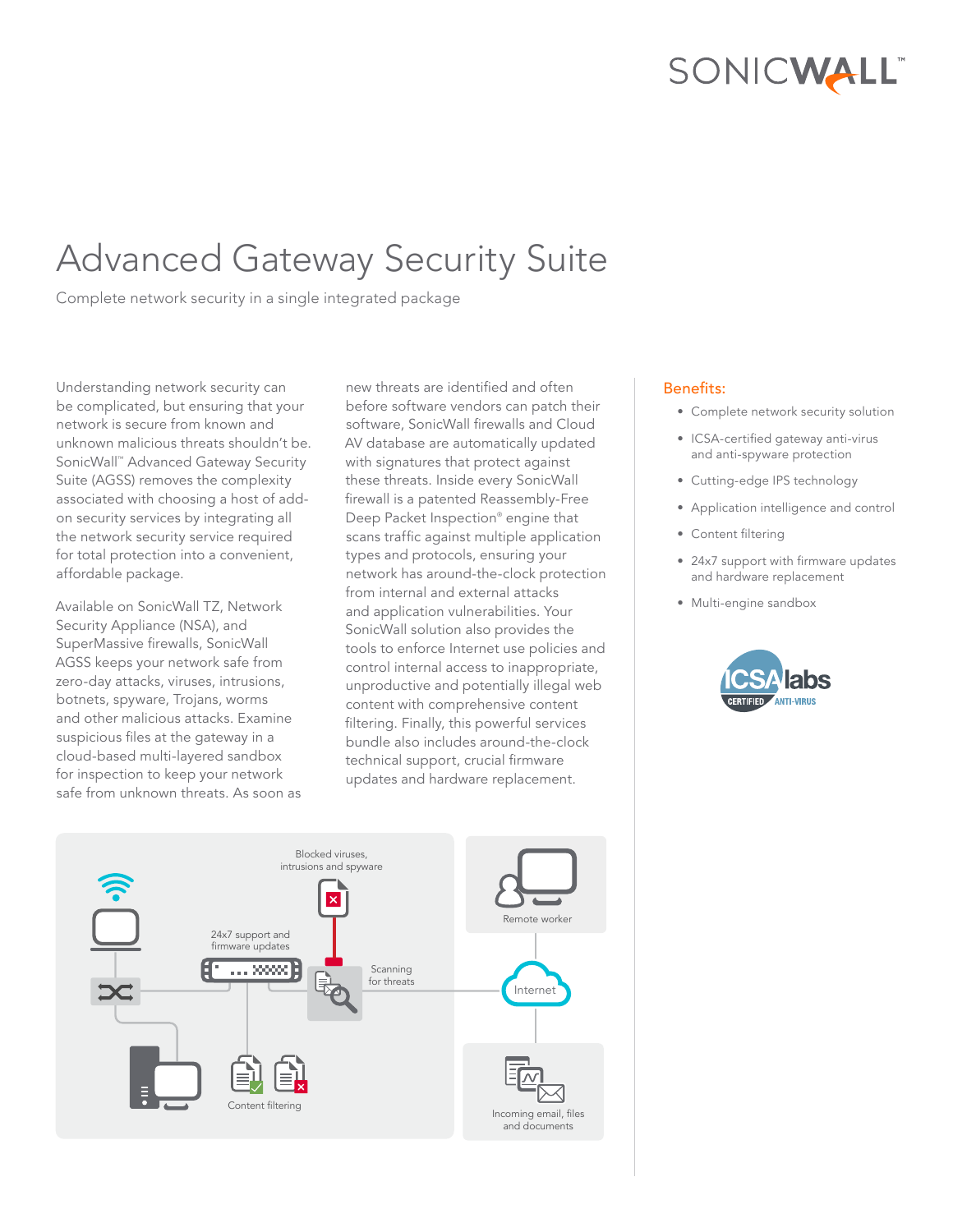#### Advanced Gateway Security Suite

SuperMassive 9600 (1-year) 01-SSC-1590

SuperMassive 9400 (1-year) 01-SSC-1580

SuperMassive 9200 (1-year) 01-SSC-1570

NSA 6600 (1-year) 01-SSC-1560

NSA 5600 (1-year) 01-SSC-1550

NSA 4600 (1-year) 01-SSC-1490

NSA 3600 (1-year) 01-SSC-1480

NSA 2600 (1-year) 01-SSC-1470

TZ600 (1-year) 01-SSC-1460

TZ500 Series (1-year) 01-SSC-1450

TZ400 Series (1-year) 01-SSC-1440

TZ300 Series (1-year) 01-SSC-1430

Multi-year SKUs are available.

To access SKUs for the complete line of SonicWall network security appliances, please visit [www.sonicwall.com.](www.sonicwall.com)

SonicWall Advanced Gateway Security Suite includes the following:

- Gateway Anti-Virus, Anti-Spyware, Intrusion Prevention and Application Intelligence and Control' Service subscription
- Content Filtering Service subscription<sup>1</sup>
- 24x7 Support subscription
- Capture Advanced Threat Protection (ATP) Service subscription

#### Features and benefits

A complete network security solution that integrates everything you need for comprehensive protection from threats such as ransomware, viruses, spyware, worms, Trojans, adware, keyloggers, malicious mobile code (MMC) and other dangerous applications and web content.

Capture Advanced Threat Protection (ATP) Service revolutionizes advanced threat detection and sandboxing with a cloud-based, multi-engine solution for stopping unknown and zero-day attacks at the gateway, and with automated remediation.

ICSA-certified gateway anti-virus and anti-spyware protection combines network-based anti-malware with a cloud database of over 12 million malware signatures for deep security protection against advanced modern threats.

Cutting-edge IPS technology protects against worms, Trojans, software vulnerabilities and other intrusions by scanning all network traffic for malicious or anomalous patterns, thereby increasing network reliability and performance.

Application intelligence and control<sup>1</sup> is a set of granular, applicationspecific policies providing application classification and policy enforcement to help administrators control and manage both business and non-business related applications.

Content filtering addresses safety, security and productivity concerns by providing the controls to enforce Internet use policies and block access to harmful and unproductive web content.

24x7 support with firmware updates and hardware replacement protects your business and your SonicWall investment through crucial firmware updates and upgrades, the finest technical support, timely hardware replacement and access to electronic self-help tools.

#### AGSS services at a glance

Multi-engine sandbox, Gateway Anti-Virus, Anti-Spyware and Intrusion Prevention, Application Intelligence and Control<sup>1</sup> Service

- Real-time gateway anti-virus engine that scans for viruses, worms, Trojans and other Internet threats in real-time.
- Dynamic spyware protection blocks the installation of malicious spyware and disrupts existing spyware communications.
- Powerful intrusion prevention protects against an array of network-based threats such as worms, Trojans and other malicious code.
- Application intelligence and control provides application classification and policy enforcement.
- Dynamically updated signature database for continuous threat protection.
- Multi-engine sandbox to prevent unknown threats such as zero-day attacks and ransomware.

*1 Application intelligence and control is available on all SuperMassive, E-Class NSA Series, NSA Series and TZ400, TZ500 and TZ600 appliances.*